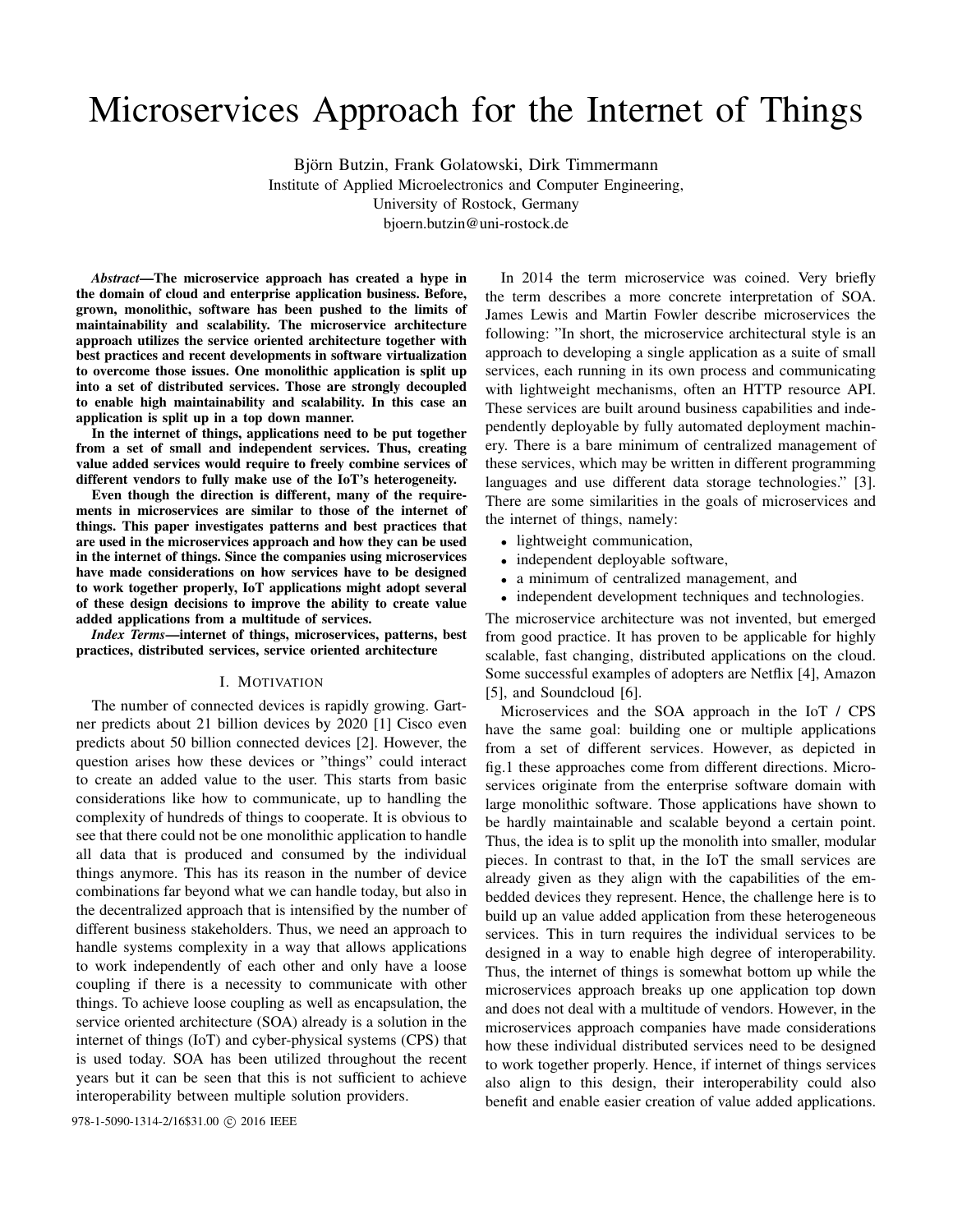

Figure 1. SOA in the IoT and Microservices Overview

In the following we will investigate the state of the art in microservices and internet of things application using service oriented approaches. Afterwards we describe individual aspects of the microservices approach and how they can be incorporated into the internet of things.

## II. STATE OF THE ART

#### *A. Service Oriented Architecture in the Internet of Things*

In the internet of things the service oriented architecture is a natural choice due to the distributed, heterogeneous character of this domain. While typically used in the enterprise domain, full blown web services or RESTful HTTP solutions are often to heavyweight for constrained devices and networks. Hence, the ideas of web services and REST were used to create standards that take into account the constraints of that domain. The devices profile for web services (DPWS) [7] as well as the constrained application protocol (CoAP) [8] are examples of remote procedure call (RPC) and REST derivatives for constrained devices. In the context of CPS and industrial internet of things (IIoT) also OPC UA is used [9]. Even though, the SOA is a well-fitting approach for such applications, SOA leave much things open on how the resulting service should look like. That is where ecosystems and frameworks start to spread to substantiate the use of those technologies.

Frameworks limit the choice of technologies to ease the development of IoT or CPS applications. One could guess that frameworks increase the interoperability on a technical level. However, the behavior of the services is still up to the developer and furthermore, as there are numerous frameworks out there, the gain in interoperability can be neglected. Hence, the use of frameworks can just ease the development of individual services.

Ecosystems make much more specific assumptions about the services and define interfaces to be implemented, thus, enabling much higher interoperability. Nevertheless, they have the drawback that the use case is much more limited and interoperability is just given within that ecosystem. Some examples are Thread<sup>[10]</sup> driven by Google or HomeKit<sup>[11]</sup> driven by Apple, both for internet of things applications in the smart home domain.

## *B. Microservice Architecture*

As already mentioned, the microservice term was coined just recently, but the ideas behind were not invented but arise from best practices. Some of them are already several years old. Sam Newman listed some of the basic technologies that led to the microservices architecture in his book [12] which shall be mentioned in the following.

- domain driven design [13] intend to put the business domain knowledge at the core of the software development process. Domain experts are included more closely into the loop of software engineering.
- continuous delivery [14] treating every code repository commit as it could be the next product release. This includes the automatic build, unit-, integration- and performance-testing, as well as the calculation of different software metrics. In advance to continuous integration, continuous delivery also covers the automated deployment of applications.
- ports and adapters pattern (see fig. 2) by Alistair Cockburn, also known as hexagonal architecture [15] provides an approach to separate business logic from external technological considerations. Furthermore, this pattern wants to break up the traditional layers of presentation, business logic and data / integration. Instead applications have several ports e.g. for cloud connection, databases, front-end, integration and further. Each port has a mediation layer that handles crosscutting concerns like monitoring and has several adapters that connect to different technologies e.g. an adapter to a specific MySQL database at the database connection port.
- machine to machine communication data exchange without human intervention.
- virtualization platforms advances in virtualization, especially application containers.

Building on top of these, the microservice architecture has become an approach to support highly scalable, fast changing business models in the cloud. Several big players like Netflix or Amazon have already adopted this approach and have shown that this architectural pattern fits their needs.

The intentions of companies to move to microservice architecture are manifold, but the most common reasons are better scalability and maintainability. Furthermore, reduced time to deployment and the ability to choose better technologies for individual application parts play an important role. During the attempts to solve these issues, best practices have emerged from the experiences made. Those shall be investigated in the following section.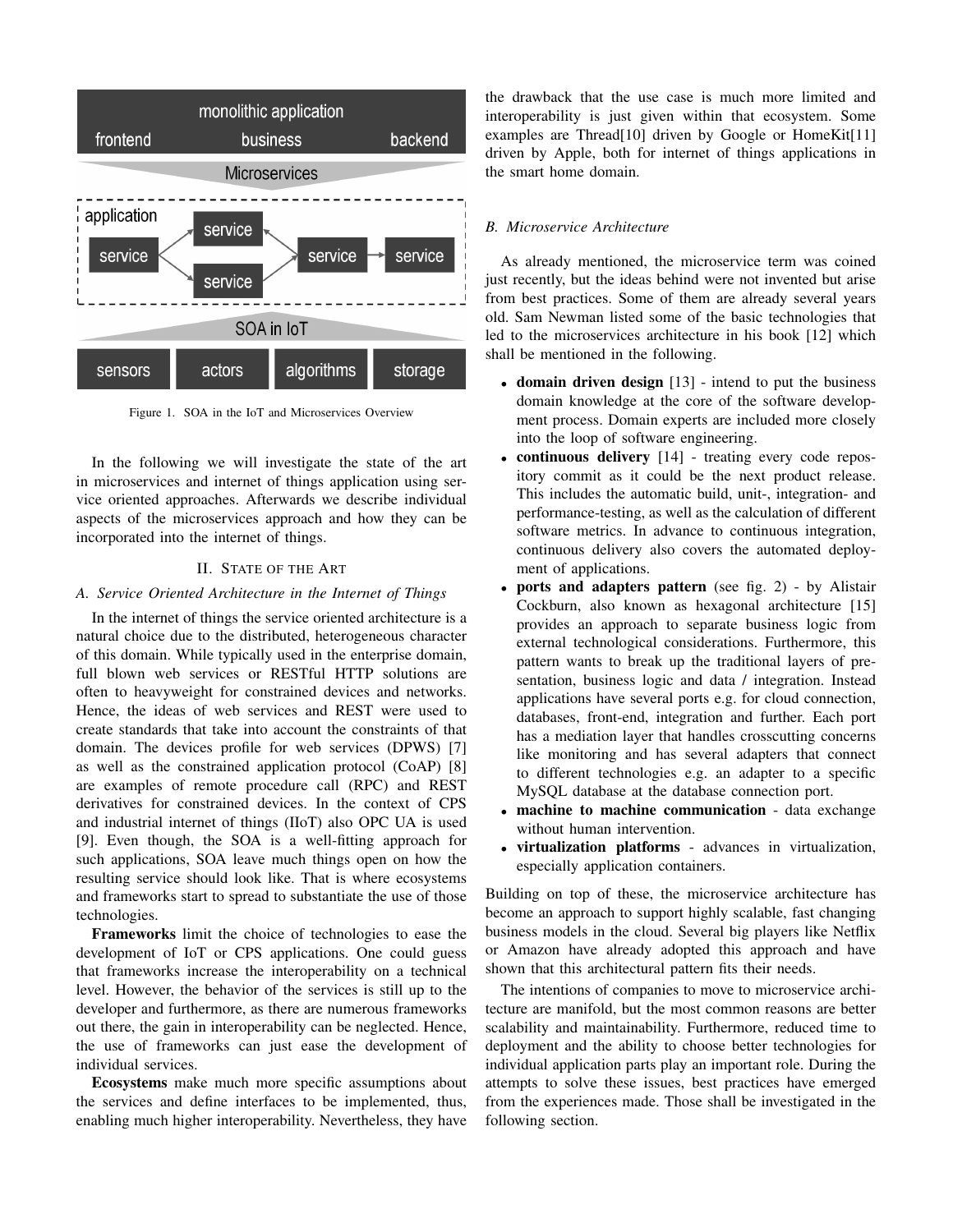

Figure 2. Hexagonal Architecture

## III. UTILIZING THE MICROSERVICE APPROACH FOR THE INTERNET OF THINGS

In the following we will investigate different patterns and best practices of the microservice approach and compare them with the practices in IoT. We will cover the self-containment of services, monitoring and the prevention of fault cascading, choreography and orchestration, container technologies and the handling of different service versions.

## *A. Self-Containment*

In the microservice approach the property of selfcontainment is one of the core aspects. The term selfcontainment is used to describe, that services should contain everything they need to fulfill their task on their own. This includes not just its business logic but also its front- and backend, as well as required libraries. Keeping it this way the services can be scaled individually by starting multiple instances. Furthermore, dependencies to other services are kept small and thus, services can evolve independently. Nevertheless, services should not become too big in order to stay maintainable. The question arises that always comes with the term microservices: "How small should it be?". The answer is not perfectly defined but originates in the domain driven design idea. In fact the answer is a trade-off between fulfilling the business case with as less dependencies as possible, and still having a concise business case to handle.

In the internet of things many SOA implementations already stick close to this principle. Especially services representing physical devices like sensors and actors are built around very brief areas of business. This is mainly driven by the constrained nature of the devices. Typically data is also kept local at the sensors / actors for a short term, as long as they can be stored. However, it is very uncommon today to have those services to offer a front-end to users. Other services in the internet of things, like optimization, aggregation, control, etc., that might run on less- or un-constrained devices have more freedom of design. Nevertheless, they should also stick to the principle of self-containment, having in mind the size of the service.

Adopting self-containment in the internet of things might create the following benefits.

- By having the back-end as part of the service, we can neglect dependencies for data storage. The data kept by a service should not directly be accessible from outside the service. This enforces the use of the service API and thus, decouples external data consumers from the internal representation of the data. Hence, this enables the independent evolution of services. In this case the internal data model can be freely changed, while maintaining interoperability.
- Having each service providing its own user interface would also enable independent evolution. This also omits the need for a centralized front-end that has to be aware of every possible device that might show up. Independent services might provide their e.g. HTML5 fragments, which can be put together into one dynamic panel.
- Providing the required libraries together with the service makes the deployment much easier, as the installation of dependencies is not required. Furthermore, if separated e.g. by containers (see sect.III-D), required libraries of different services do not interfere with each other.
- The limitation to have as less dependencies as possible leads to a better decoupling between services, an increase in autonomy and reduces the amount of required communication in the overall network. In contrast to that, limiting services to one concise business case leads to better independent evolvability, reduction in the services complexity, and a gain in freedom to compose services, but might raise the number of dependencies. So there is always a trade-off to consider.

## *B. Monitoring and Prevention of Fault Cascading*

In order to provide monitoring capabilities, each service should provide an interface to hand over monitoring information. In particular the health status e.g. ok and broken, is of high importance. This is due to the fact that other services can check for this health status and can prevent to call broken services as far as possible. If the calling service has no other service that can be called, it can set its own status to broken too.

In order to deal with the health status but also with unexpected failures the "Circuit Breaker" pattern [16] has evolved from practice. In short the circuit breaker checks health status or remember the number of unsuccessful calls and trips if a certain threshold is reached. If the circuit breaker is triggered it will return an error instead of sending the call to the remote service to prevent the broken service to be penetrated with additional requests. After a certain amount of time the circuit breaker tries to reach the service again to test if the services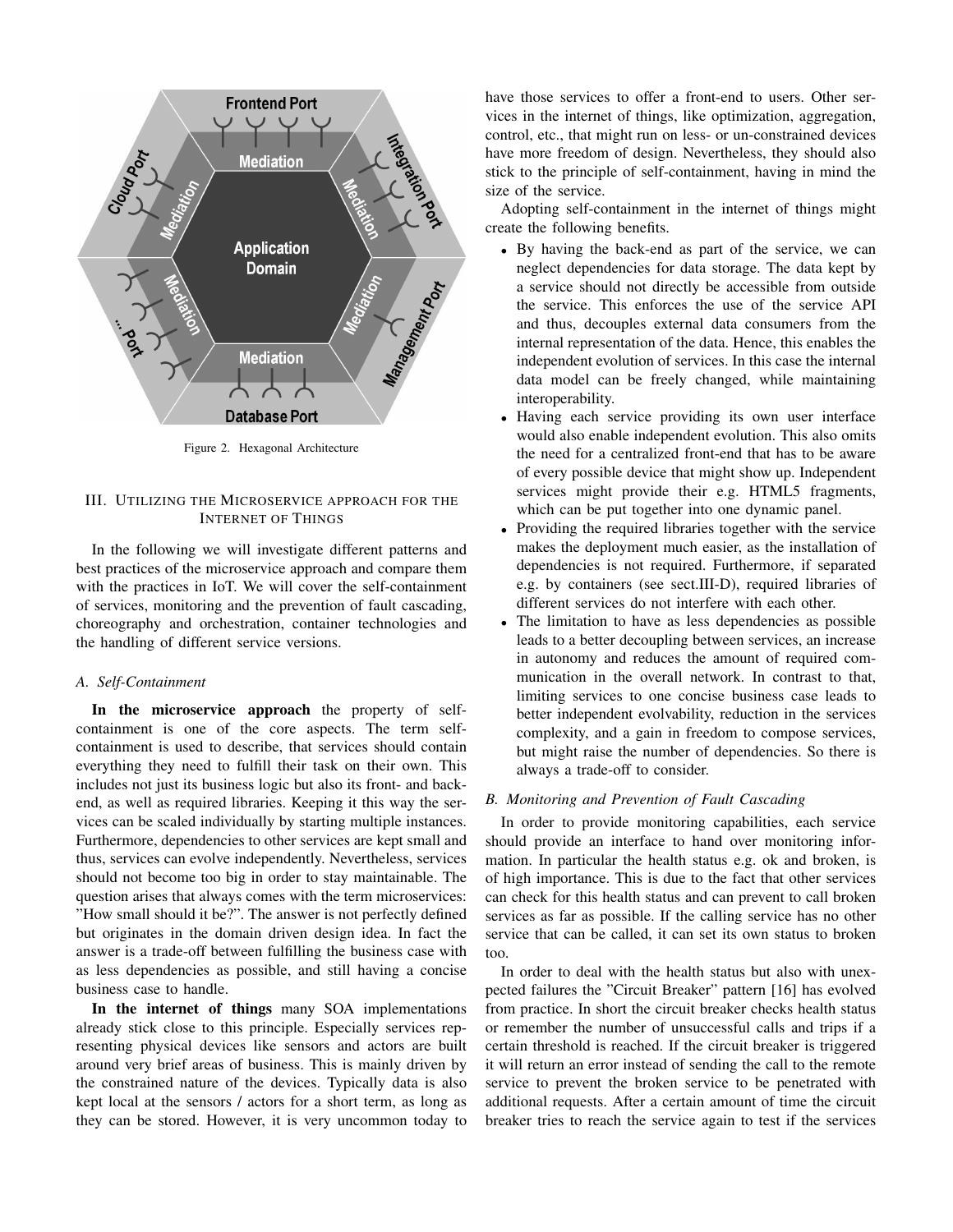has recovered or checks for the health status and enters an half open state if the test is successful again. It is not completely open immediately to prevent the called service to become unavailable again due to high incoming traffic.

The circuit breaker pattern furthermore perfectly works together with the "Load Balancer" pattern [17]. In this case the load balancer distributes workload on a set of equal services. The circuit breaker enables the load balancer to put work only on services that are in a good health state. Services to which the circuit breaker is only half open the number of routed requests is lowered. Broken services will, for the time being, not be used.

In the internet of things, both, the load balancer and the circuit breaker, can be used either on its own or in combination. Both patterns have proven to be a good way to handle the fault of remote services. With regard to the constrained nature of many internet of things appliances these patterns have additional benefits. The circuit breaker prevents unnecessary messages sent to broken services. This reduces the overall traffic in the constrained network and saves energy that was otherwise spent for (re-)transmission. The load balancer can increase the lifetime of wireless sensors as the workload is shared among several devices, which enables them to stay longer in low power modes. As the circuit breaker can be used by every service (as needed) with no regard of the called service, this pattern is always possible even if the called service is provided by another vendor. Thus this is a good way to provide resilience to IoT applications.

Related to the detection and prevention of faults is the logging of services. In the microservice architecture it is recommended to use one logging format throughout all services. This helps to aggregate individual logs to get a whole picture of the overall system. In the internet of things however, this is not suitable as probably no one is in control of all services hosted in an IoT scenario. Nevertheless, developers of IoT services should be emphasized to use a common logging format e.g. with internationalized time stamps to ease integration with other logs.

# *C. Choreography over Orchestration*

When talking about putting several services together, there are multiple ways to do that. The grater concepts of doing so are orchestration and choreography. Orchestration means, that one instance, the conductor, is in control of the services to be called and does that in a centralized way.

In a choreography instead, each participant does its part on its own and the resulting application is created by the sum of the individuals. The individual parts take up their activity on an event driven basis.

From the microservice architecture point of view both is possible. From practice one should favor choreography, except there are good reasons to use orchestration. Choreography implies a higher degree of freedom in the way things can be handled. As example we can imagine a set of services that is triggered by a single service in an orchestration manner. To add an additional service, the conductor needs to be changed. This however, is only possible if the conductor is not a product of another vendor in an IoT scenario. When utilizing the choreography approach, things look different. When a certain event occurs, each service that listens to the event is triggered to do its part. Now to add something is pretty easy. The new service just needs to listen for this event and also do its part if the event occurs.

However, there is one thing to keep in mind when using the choreography style. There is no instance that can track if all required actions are done successfully in the first place. To overcome this issue there might be an additional service that only monitors (not triggers) the services that need to be executed. This way we can to monitor for successful execution, but also can add new services on demand.

Today, IoT services are often combined using an orchestration style, because it is easier to implement and protocols like HTTP do not have native support of event based communication. An exception is the Message Queue Telemetry Transport protocol (MQTT) which enforces to use event based communication. The Idea of choreography in microservices can serve as blueprint for internet of things services and applications. Basic services are modeled as independent, using event based communication. Value added services might take care, that all services for a particular application are present and listen to the corresponding events. Hence, the application can monitor, if an initial event causes all related services to execute. If a service does not respond to that event, the value added service can take remedial actions. However, new services can easily be plugged in, because the value added service only makes sure that required services are executed, but not limits which services are executed beyond.

# *D. Container*

When talking about microservices a term that can often be found is Docker. When looking at Google trends since 2013 this term is of increasingly growing interest. However, Docker is one of several solutions for containers, also called operatingsystem-level-virtualization [18]. Just to mention a few there are open  $VZ$  [19], lxc / lxd [20] and rkt [21] for Linux, and "Windows Server Containers" or "Hyper-V Containers" for Windows [22]. The basis for all of those is the concept of namespaces. In short namespaces wrap system resources to appear to processes as they would have their own instance. Examples would be routing tables, process ids, network interfaces or mounting points [23]. Changes to that resource are only visible to the processes within the namespace. However, the processes are still running on the host system. This results in the limitation that all containers use the same kernel and thus e.g. a Windows container could not run on a Linux host or vice versa. This method of virtualization is way more lightweight compared to hypervisor virtualization and thus, allow better performance, lower start-up times (seconds instead of minutes) and less storage requirements.

For the microservice architecture this is helpful as the individual services can be hosted as a single container. Those containers enclose the microservice itself, including all re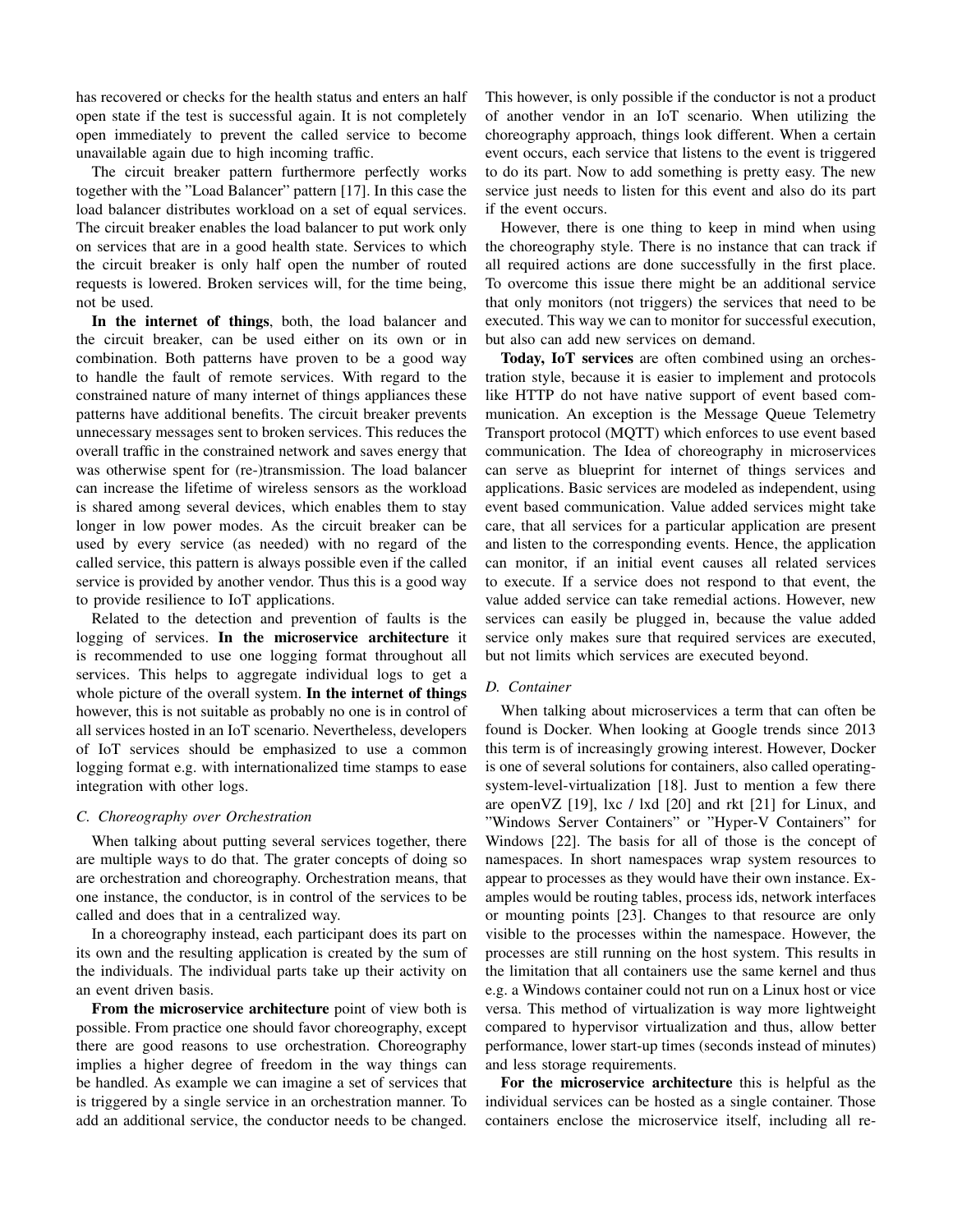quired libraries and data, which also supports the requirement of self-containment. This in turn provides several advantages:

- better testability Tests can be run against the whole container. Thus it is tested already in the environment in which it will run during operation. This prevents problems when putting the software into operation.
- ease of service deployment Each container includes the service and all of its dependencies. Thus, they can be deployed without the need to care about different libraries to be installed. Also one does not need to deal with different versions of libraries that interfere, as each service is packed together with its libraries into a single container. Thus, the used libraries of one service are invisible to other services. Furthermore the individual solutions, e.g. Docker, provide tools to automatically deploy containers; hence, deployment can be fully automated.
- better scalability As services are highly decoupled, each service can scale individually by just start / stop multiple instances, i.e. containers of one image. This is feasible since the overhead of container virtualization is much lower and start-up happens much faster.

If the internet of things can also make use of containers, depends mainly on the requirements of those technologies and the constraints in the scenario. There are two projects that try to create a minimal host for Docker containers, Boot2Docker [24] and RancherOS [25]. Both require around 23MB of ROM and at least 512MB of RAM to run. This already limits the use cases of containers in the internet of things. Small embedded device like sensors and actors with about less than 512kB of ROM available are out of scope for container technologies.

A scenario in which we can use containers is at edge computing [26] or in the fog [27]. The idea of fog and edge computing is mainly to reduce latency and other network related drawbacks by putting computational power at network edges. The devices on those levels could be routers, smart phones or small PCs which would be capable of running containers. Most gateways are even powerful enough to host several containers at once. Besides technical reasons fog or edge computing might also be used to keep private data close to the user / device.

If the devices at the network edges are not able to run containers but are still not strongly constrained, there is an alternative to operating-system-level-virtualization. Instead of using containers to host multiple services one could use use OSGi. OSGi doesn't separate the applications as much as containers, but can help to manage and deploy services. As of course most OSGi implementations require Java SE to be present this doesn't help much on constrained devices. However, there are some implementations taking care of memory usage. Concierge [28] is an OSGi implementation that requires 250kb ROM and runs on Java2ME CDC which has a footprint 2 MB RAM and 2.5 MB ROM and requires a 32-bit CPU. An even smaller implementation is nOStrum (former nOSGi) [29] which requires 233kB ROM. Additionally, nOStrum does not use Java. Instead it is an OSGi implementation for ELF

| <b>Feature</b>                    | <b>Microservices</b>                                                                               | <b>IoT</b> / CPS                                                                 |
|-----------------------------------|----------------------------------------------------------------------------------------------------|----------------------------------------------------------------------------------|
| self containment                  | wrap around business<br>domain and reduce<br>dependencies,<br>libraries packed with<br>application | often around device<br>capabilities, libraries<br>not packed with<br>application |
| orchestration vs.<br>choreography | choreography<br>preferred                                                                          | often orchestration<br>(esp. when using<br>HTTP, DPWS or<br>CoAP                 |
| container virtualiza-<br>tion     | yes, Docker, lxc,<br>etc. for separation,<br>scalability and ease<br>of deployment                 | no, but similar, OSGi                                                            |
| continuous<br>integration         | yes, test overall<br>application                                                                   | partly, e.g. in single<br>vendor scenarios                                       |
| continuous delivery               | yes, short release<br>cycles                                                                       | no, rare updates                                                                 |
| protocols                         | <b>HTTP</b>                                                                                        | HTTP, MQTT,<br>CoAP, DPWS                                                        |
|                                   | T-1-1-T                                                                                            |                                                                                  |

Table I COMPARISON OF MICROSERVICE AND IOT APPROACH

binaries, thus, we can run arbitrary Linux binaries with it.

Of course, in internet of things scenarios incorporating a cloud e.g. to reason about data, the requirements to run containers are easily met as well.

#### *E. Handling Different Service Versions*

In the microservices approach, with container technology in mind, deploying applications is greatly simplified.

A pattern that makes use of this fact is the *immutable server pattern* [30]. After an application was tested and put into operation this specific artifact is not altered anymore. This can be emphasized by not providing any user credentials to the container. Instead when something needs to be changed one just replaces the application-container with a new version of it. This makes sure, that every artifact in operation was tested before. Furthermore if something in the new service turns out to be faulty, the old version of the application can easily be redeployed by replacing the new version again.

Another pattern that can be used with regard to multiple versions of a service is the so called *blue green deployment* [31]. Blue green deployment deals with the problem of replacing applications by new versions in place which would cause a downtime of the service. Instead when deploying a new version of a service the old and new versions are running in parallel. At the beginning all requests are routed to the old version of the service and the new service can be started and configured. After everything works fine the routers e.g. load balancer are triggered to route the requests to the newly deployed services. This allows the introduction of new versions without downtime. Furthermore, in case of a rollback we just need to reroute traffic back to the old version.

The *canary release* [32] pattern is a slightly modified version of the blue green deployment. Instead of routing any traffic immediately to the new service, the fraction of traffic that is routed to the new services is iteratively raised. This keeps the impact of a faulty new service even smaller as not everyone is immediately affected by the new version.